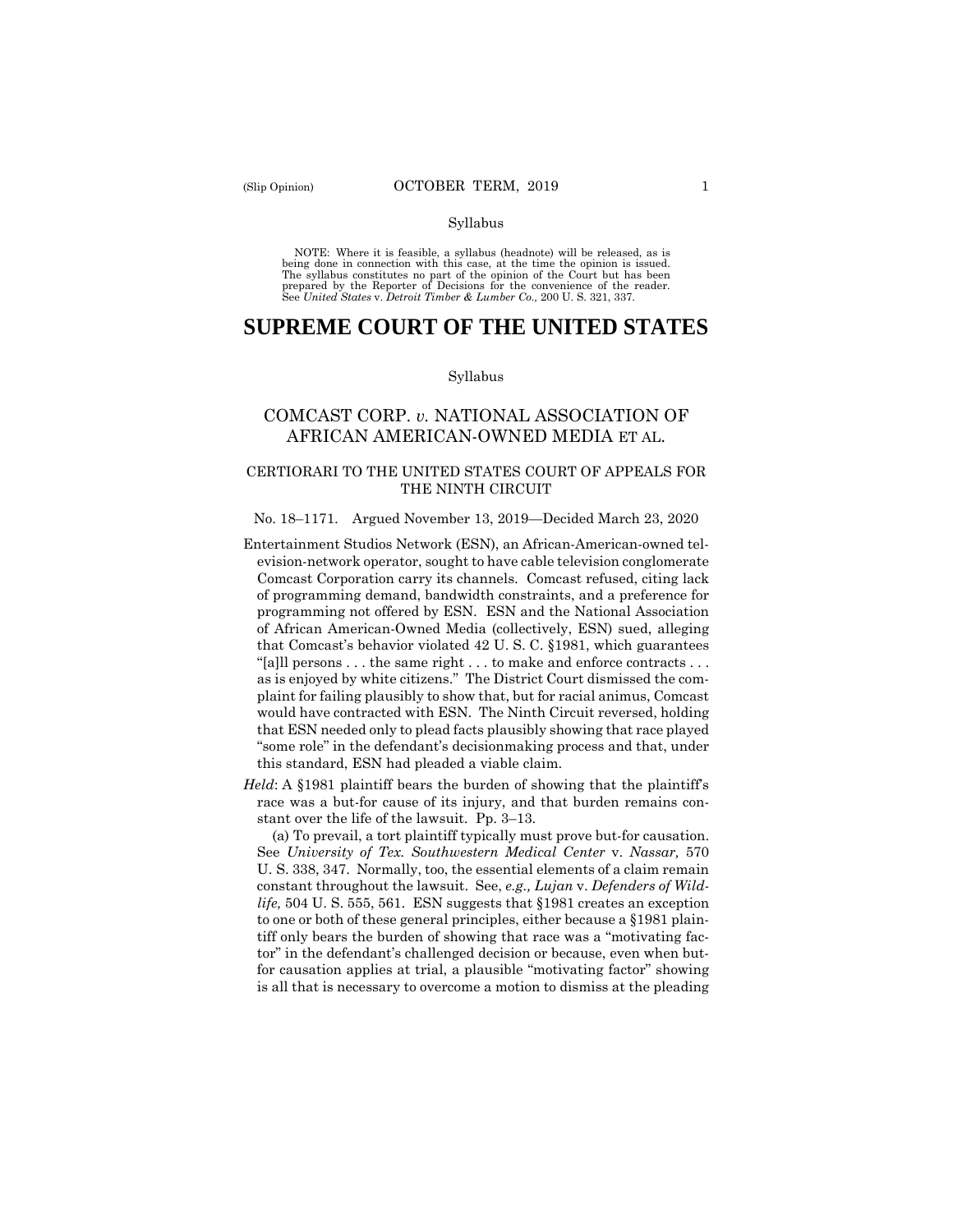### 2 COMCAST CORP. *v.* NATIONAL ASSN. OF AFRICAN AMERICAN-OWNED MEDIA Syllabus

stage. Pp. 3–12.

(1) Several clues, taken collectively, make clear that §1981 follows the usual rules. The statute's text suggests but-for causation: An ordinary English speaker would not say that a plaintiff did not enjoy the "same right" to make contracts "as is enjoyed by white citizens" if race was not a but-for cause affecting the plaintiff's ability to contract. Nor does the text suggest that the test should be different in the face of a motion to dismiss. The larger structure and history of the Civil Rights Act of 1866 provide further clues. When enacted, §1981 did not provide a private enforcement mechanism for violations. That right was judicially created, see *Johnson* v. *Railway Express Agency, Inc.,* 421 U. S. 454, 459, but even in that era, the Court usually insisted that the legal elements of implied causes of action be at least as demanding as those found in analogous statutory causes of action. That rule supplies useful guidance here, where a neighboring section of the 1866 Act uses the terms "on account of" and "by reason of," §2, 14 Stat. 27—phrases often held to indicate but-for causation—and gives no hint that a different rule might apply at different times in the life of a lawsuit. Another provision provides that in cases not provided for by the Act, the common law shall govern, §3, *ibid.*, which in 1866, usually treated a showing of but-for causation as a prerequisite to a tort suit. This Court's precedents confirm what the statute's language and history indicate. *See, e.g., Johnson,* 421 U. S., at 459–460; *Buchanan* v. *Warley,* 245 U. S. 60, 78–79. Pp. 4–8.

(2) ESN urges applying the "motivating factor" causation test in Title VII of the Civil Rights Act of 1964 to §1981 cases. But this Court has already twice rejected such efforts in other contexts, see, *e.g., Gross*  v. *FBL Financial Services, Inc.*, 557 U. S. 167, and there is no reason to think it would fit any better here. Moreover, when that test was added to Title VII in the Civil Rights Act of 1991, Congress also amended §1981 without mentioning "motivating factors." Even if ESN is correct that those amendments clarified that §1981 addresses not just contractual *outcomes* but the whole contracting *process*, its claim that a process-oriented right necessarily pairs with a motivating factor causal standard is mistaken. The burden-shifting framework of *McDonnell Douglas Corp.* v. *Green,* 411 U. S. 792, also supplies no support for the innovations ESN seeks. Pp. 8–12.

(b) The court of appeals should determine in the first instance how the operative amended complaint in this case fares under the proper standard. P. 13.

743 Fed. Appx. 106, vacated and remanded.

GORSUCH, J., delivered the opinion of the Court, in which ROBERTS, C. J., and THOMAS, BREYER, ALITO, SOTOMAYOR, KAGAN, and KAVANAUGH,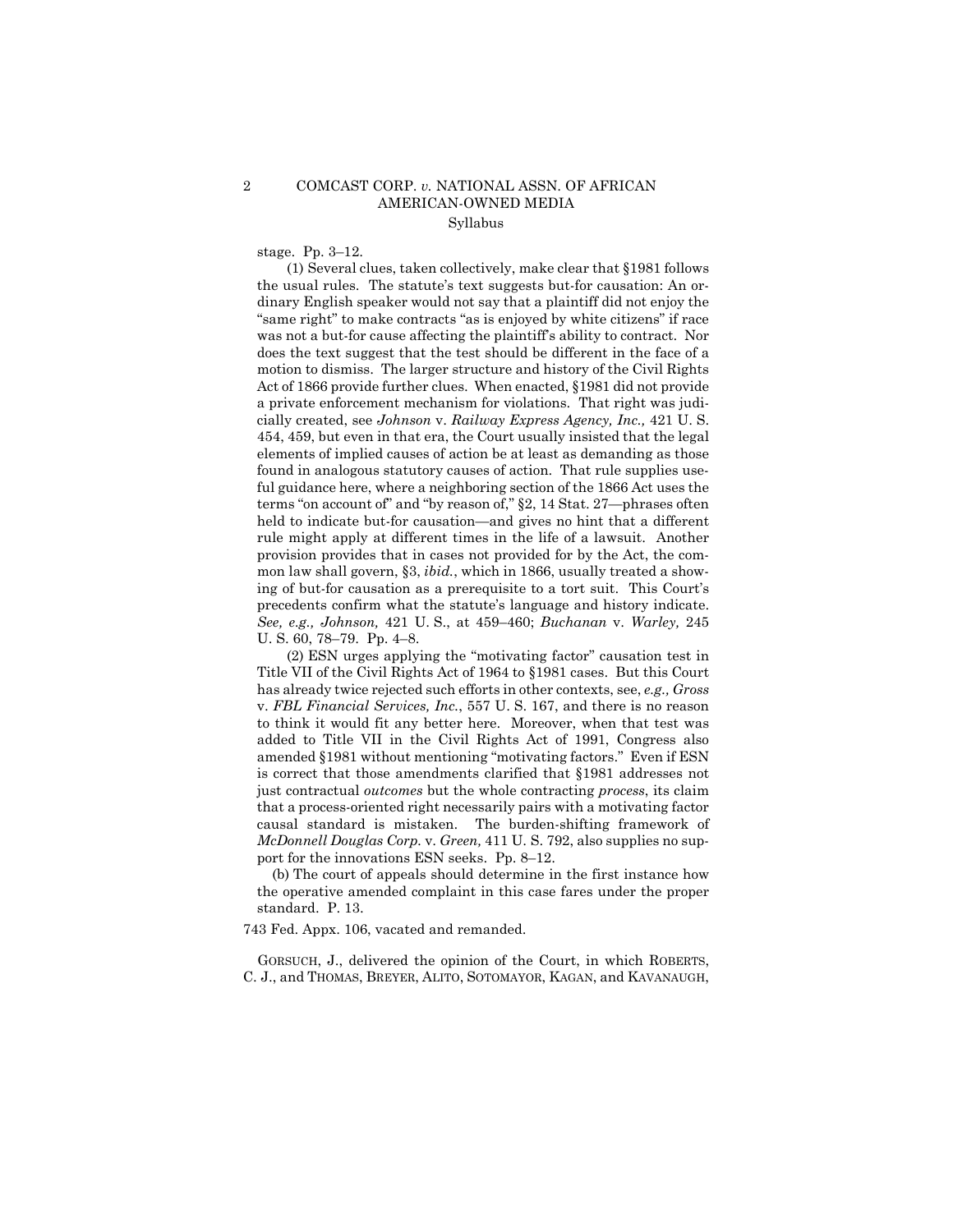## Syllabus

JJ., joined, and in which GINSBURG, J., joined except for the footnote. GINSBURG, J., filed an opinion concurring in part and concurring in the judgment.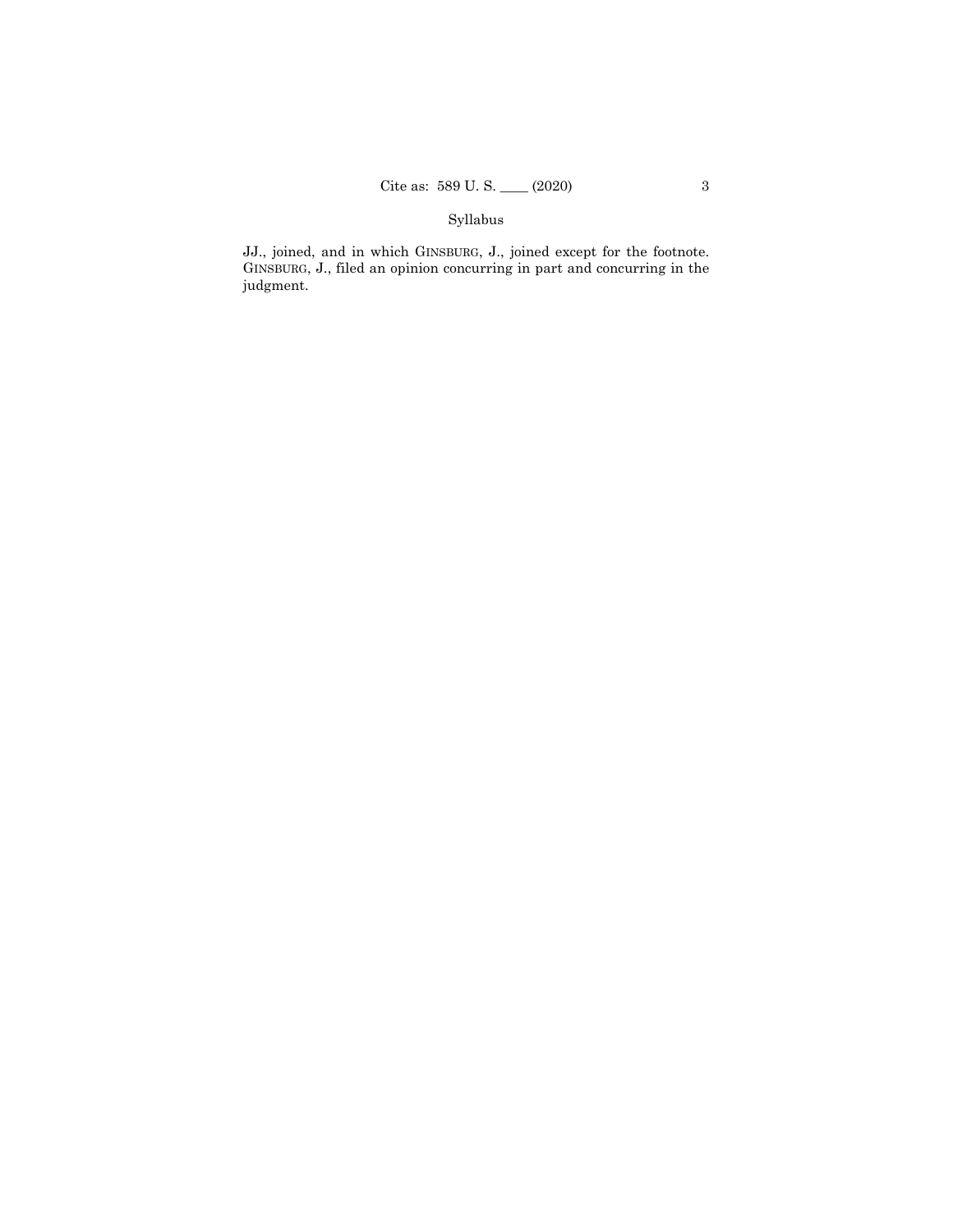NOTICE: This opinion is subject to formal revision before publication in the preliminary print of the United States Reports. Readers are requested to notify the Reporter of Decisions, Supreme Court of the United States, Wash-ington, D. C. 20543, of any typographical or other formal errors, in order that corrections may be made before the preliminary print goes to press.

### $\frac{1}{2}$  , where  $\frac{1}{2}$ **SUPREME COURT OF THE UNITED STATES**

#### $\frac{1}{2}$  ,  $\frac{1}{2}$  ,  $\frac{1}{2}$  ,  $\frac{1}{2}$  ,  $\frac{1}{2}$  ,  $\frac{1}{2}$ No. 18–1171

# COMCAST CORPORATION, PETITIONER *v.*  NATIONAL ASSOCIATION OF AFRICAN AMERICAN-OWNED MEDIA, ET AL.

### ON WRIT OF CERTIORARI TO THE UNITED STATES COURT OF APPEALS FOR THE NINTH CIRCUIT

[March 23, 2020]

JUSTICE GORSUCH delivered the opinion of the Court.

Few legal principles are better established than the rule requiring a plaintiff to establish causation. In the law of torts, this usually means a plaintiff must first plead and then prove that its injury would not have occurred "but for" the defendant's unlawful conduct. The plaintiffs before us suggest that 42 U. S. C. §1981 departs from this traditional arrangement. But looking to this particular statute's text and history, we see no evidence of an exception.

I

This case began after negotiations between two media companies failed. African-American entrepreneur Byron Allen owns Entertainment Studios Network (ESN), the operator of seven television networks—Justice [Central.TV,](https://Central.TV) [Comedy.TV](https://Comedy.TV), ES.TV, Pets.TV, [Recipe.TV](https://Recipe.TV), MyDestination.TV, and Cars.TV. For years, ESN sought to have Comcast, one of the nation's largest cable television conglomerates, carry its channels. But Comcast refused, citing lack of demand for ESN's programming, bandwidth constraints, and its preference for news and sports programming that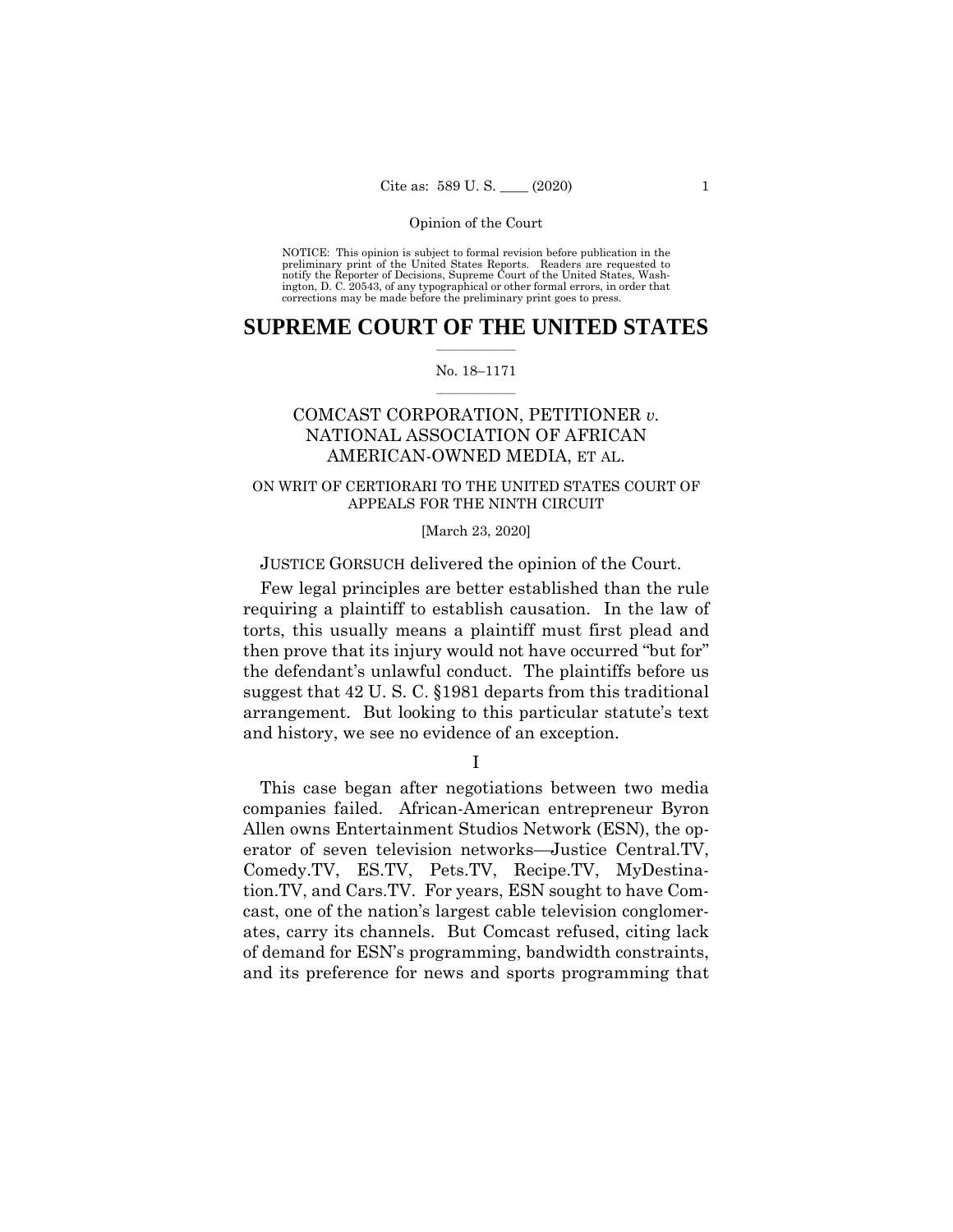### ESN didn't offer.

With bargaining at an impasse, ESN sued. Seeking billions in damages, the company alleged that Comcast systematically disfavored "100% African American-owned media companies." ESN didn't dispute that, during negotiations, Comcast had offered legitimate business reasons for refusing to carry its channels. But, ESN contended, these reasons were merely pretextual. To help obscure its true discriminatory intentions and win favor with the Federal Communications Commission, ESN asserted, Comcast paid civil rights groups to advocate publicly on its behalf. As relevant here, ESN alleged that Comcast's behavior violated 42 U.S.C. §1981(a), which guarantees, among other things, "[a]ll persons . . . the same right . . . to make and enforce contracts ... as is enjoyed by white citizens."

Much motions practice followed. Comcast sought to dismiss ESN's complaint, and eventually the district court agreed, holding that ESN's pleading failed to state a claim as a matter of law. The district court twice allowed ESN a chance to remedy its complaint's deficiencies by identifying additional facts to support its case. But each time, the court concluded, ESN's efforts fell short of plausibly showing that, but for racial animus, Comcast would have contracted with ESN. After three rounds of pleadings, motions, and dismissals, the district court decided that further amendments would prove futile and entered a final judgment for Comcast.

The Ninth Circuit reversed. As that court saw it, the district court used the wrong causation standard when assessing ESN's pleadings. A §1981 plaintiff doesn't have to point to facts plausibly showing that racial animus was a "but for" cause of the defendant's conduct. Instead, the Ninth Circuit held, a plaintiff must only plead facts plausibly showing that race played "some role" in the defendant's decisionmaking process. 743 Fed. Appx. 106, 107 (2018);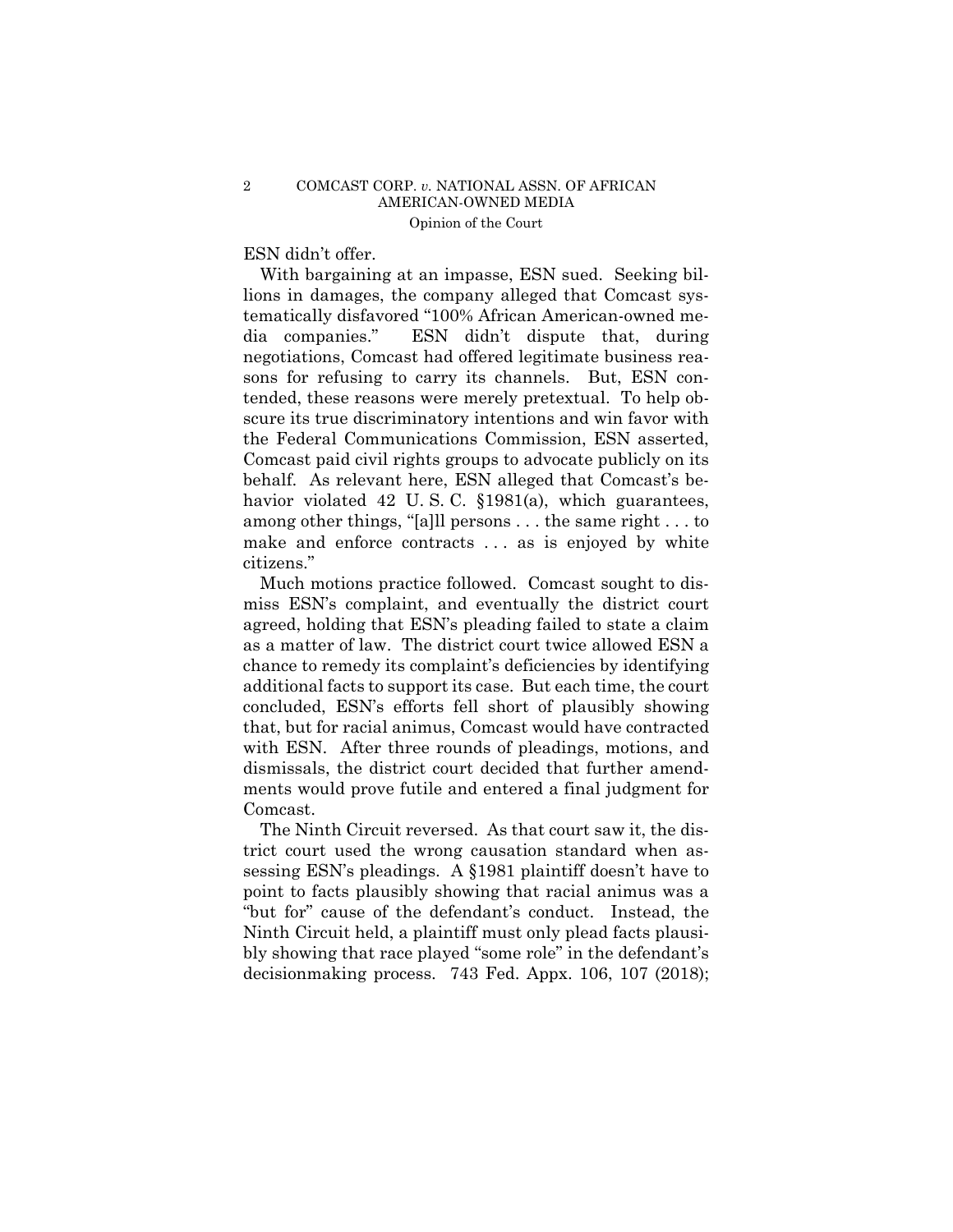see also *National Assn. of African American-Owned Media*  v. *Charter Communications, Inc.*, 915 F. 3d 617, 626 (CA9 2019) (describing the test as whether "discriminatory intent play[ed] *any* role"). And under this more forgiving causation standard, the court continued, ESN had pleaded a viable claim.

Other circuits dispute the Ninth Circuit's understanding of §1981. Like the district court in this case, for example, the Seventh Circuit has held that "to be actionable, racial prejudice must be a but-for cause . . . of the refusal to transact." *Bachman* v. *St. Monica's Congregation*, 902 F. 2d 1259, 1262–1263 (1990). To resolve the disagreement among the circuits over §1981's causation requirement, we agreed to hear this case.  $587 \text{ U.S.}$  (2019).

### II

It is "textbook tort law" that a plaintiff seeking redress for a defendant's legal wrong typically must prove but-for causation. *University of Tex. Southwestern Medical Center*  v. *Nassar*, 570 U. S. 338, 347 (2013) (citing W. Keeton, D. Dobbs, R. Keeton, & D. Owen, Prosser and Keeton on Law of Torts 265 (5th ed. 1984)). Under this standard, a plaintiff must demonstrate that, but for the defendant's unlawful conduct, its alleged injury would not have occurred. This ancient and simple "but for" common law causation test, we have held, supplies the "default" or "background" rule against which Congress is normally presumed to have legislated when creating its own new causes of action. 570 U. S., at 346–347 (citing *Los Angeles Dept. of Water and Power* v. *Manhart*, 435 U. S. 702, 711 (1978)). That includes when it comes to federal antidiscrimination laws like §1981. See 570 U. S., at 346–347 (Title VII retaliation); *Gross* v. *FBL Financial Services, Inc.*, 557 U. S. 167, 176– 177 (2009) (Age Discrimination in Employment Act of 1967).

Normally, too, the essential elements of a claim remain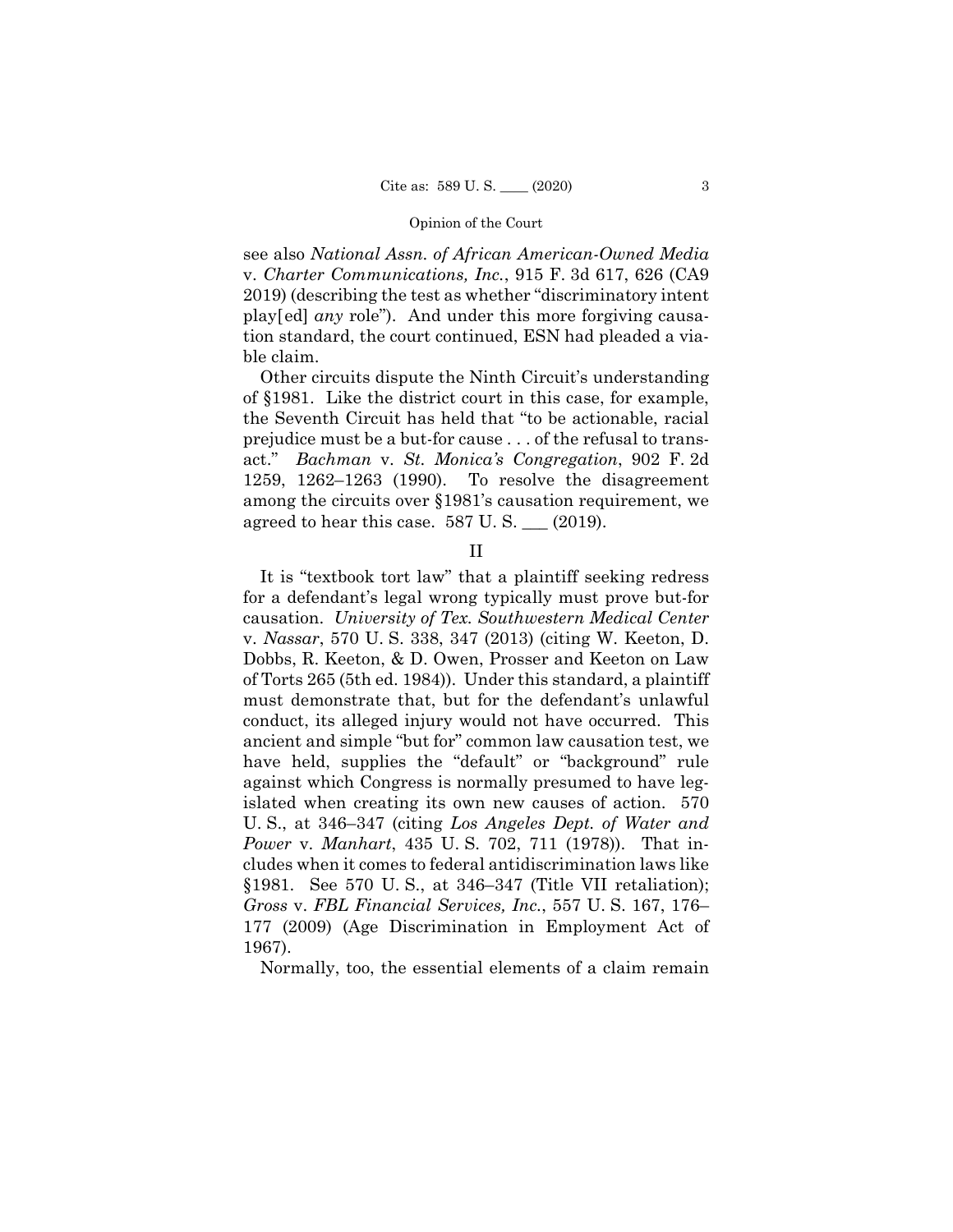### 4 COMCAST CORP. *v.* NATIONAL ASSN. OF AFRICAN AMERICAN-OWNED MEDIA Opinion of the Court

constant through the life of a lawsuit. What a plaintiff must do to satisfy those elements may increase as a case progresses from complaint to trial, but the legal elements themselves do not change. So, to determine what the plaintiff must plausibly allege at the outset of a lawsuit, we usually ask what the plaintiff must prove in the trial at its end. See, *e.g., Lujan* v. *Defenders of Wildlife*, 504 U. S. 555, 561 (1992); *Dura Pharmaceuticals, Inc.* v. *Broudo*, 544 U. S. 336, 346–347 (2005); *Ashcroft* v. *Iqbal*, 556 U. S. 662, 678– 679 (2009).

ESN doesn't seriously dispute these general principles. Instead, it suggests §1981 creates an exception to one or both of them. At times, ESN seems to argue that a §1981 plaintiff only bears the burden of showing that race was a "motivating factor" in the defendant's challenged decision, not a but-for cause of its injury. At others, ESN appears to concede that a §1981 plaintiff does have to prove but-for causation at trial, but contends the rules should be different at the pleading stage. According to this version of ESN's argument, a plaintiff should be able to overcome at least a motion to dismiss if it can allege facts plausibly showing that race was a "motivating factor" in the defendant's decision. ESN admits this arrangement would allow some claims to proceed past the pleading stage that are destined to fail later as a matter of law. Still, the company insists, that is what the statute demands.

A

 We don't doubt that most rules bear their exceptions. But, taken collectively, clues from the statute's text, its history, and our precedent persuade us that §1981 follows the general rule. Here, a plaintiff bears the burden of showing that race was a but-for cause of its injury. And, while the materials the plaintiff can rely on to show causation may change as a lawsuit progresses from filing to judgment, the burden itself remains constant.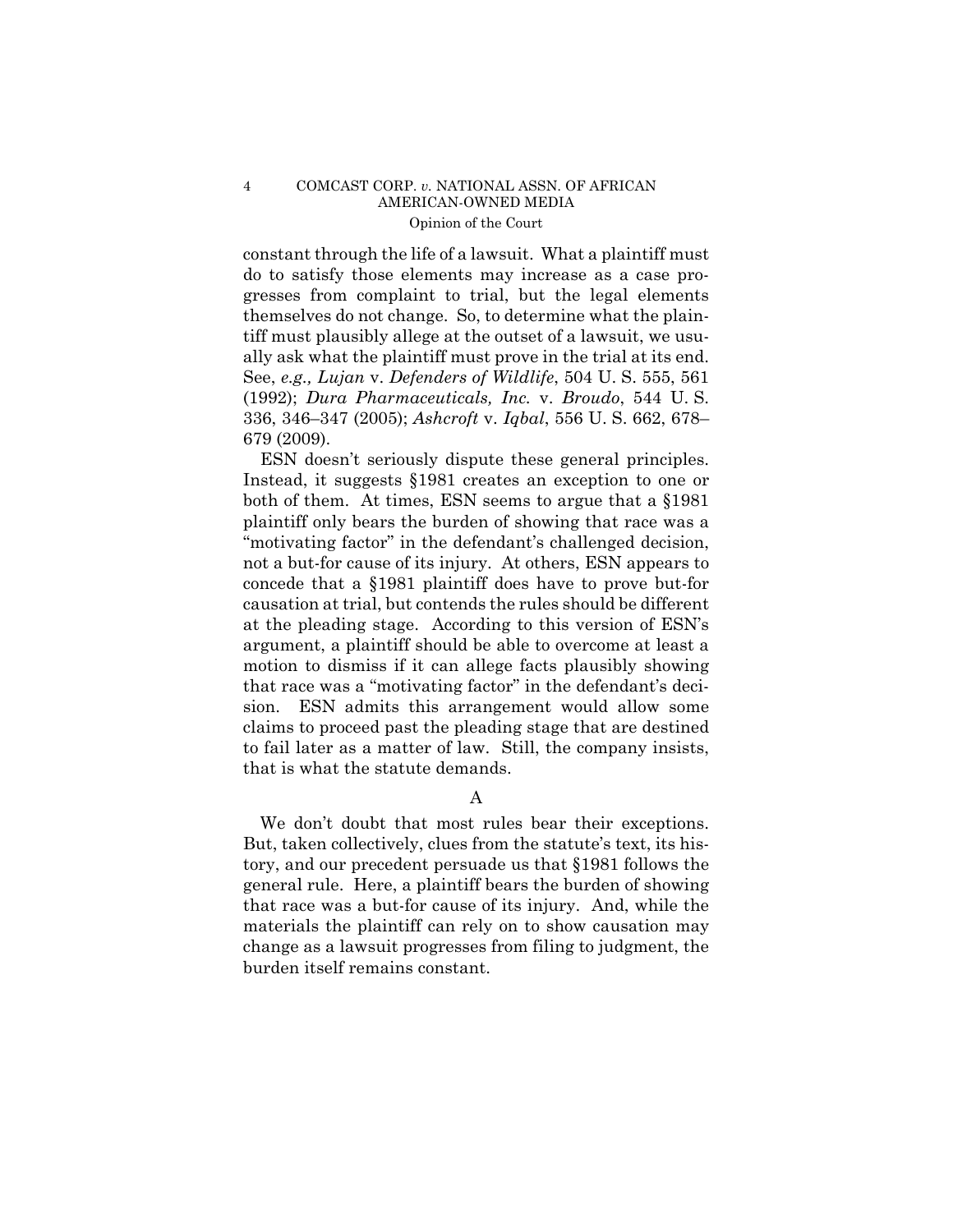Congress passed the Civil Rights Act of 1866 in the aftermath of the Civil War to vindicate the rights of former slaves. Section 1 of that statute included the language found codified today in §1981(a), promising that "[a]ll persons . . . shall have the same right . . . to make and enforce contracts, to sue, be parties, [and] give evidence . . . as is enjoyed by white citizens." 42 U. S. C. §1981; Civil Rights Act of 1866, 14 Stat. 27.

While the statute's text does not expressly discuss causation, it is suggestive. The guarantee that each person is entitled to the "same right . . . as is enjoyed by white citizens" directs our attention to the counterfactual—what would have happened if the plaintiff had been white? This focus fits naturally with the ordinary rule that a plaintiff must prove but-for causation. If the defendant would have responded the same way to the plaintiff even if he had been white, an ordinary speaker of English would say that the plaintiff received the "same" legally protected right as a white person. Conversely, if the defendant would have responded differently but for the plaintiff 's race, it follows that the plaintiff has not received the same right as a white person. Nor does anything in the statute signal that this test should change its stripes (only) in the face of a motion to dismiss.

 authorizes private lawsuits to enforce the right to contract. (2017) (slip op., at 8) (internal quotation marks omitted). The larger structure and history of the Civil Rights Act of 1866 provide further clues. Nothing in the Act specifically Instead, this Court created a judicially implied private right of action, definitively doing so for the first time in 1975. See *Johnson* v. *Railway Express Agency, Inc.*, 421 U. S. 454, 459 (1975); see also *Jett* v. *Dallas Independent School Dist.*, 491 U. S. 701, 720 (1989). That was during a period when the Court often "assumed it to be a proper judicial function to provide such remedies as are necessary to make effective a statute's purpose." *Ziglar* v. *Abbasi*, 582 U. S. \_\_\_, \_\_\_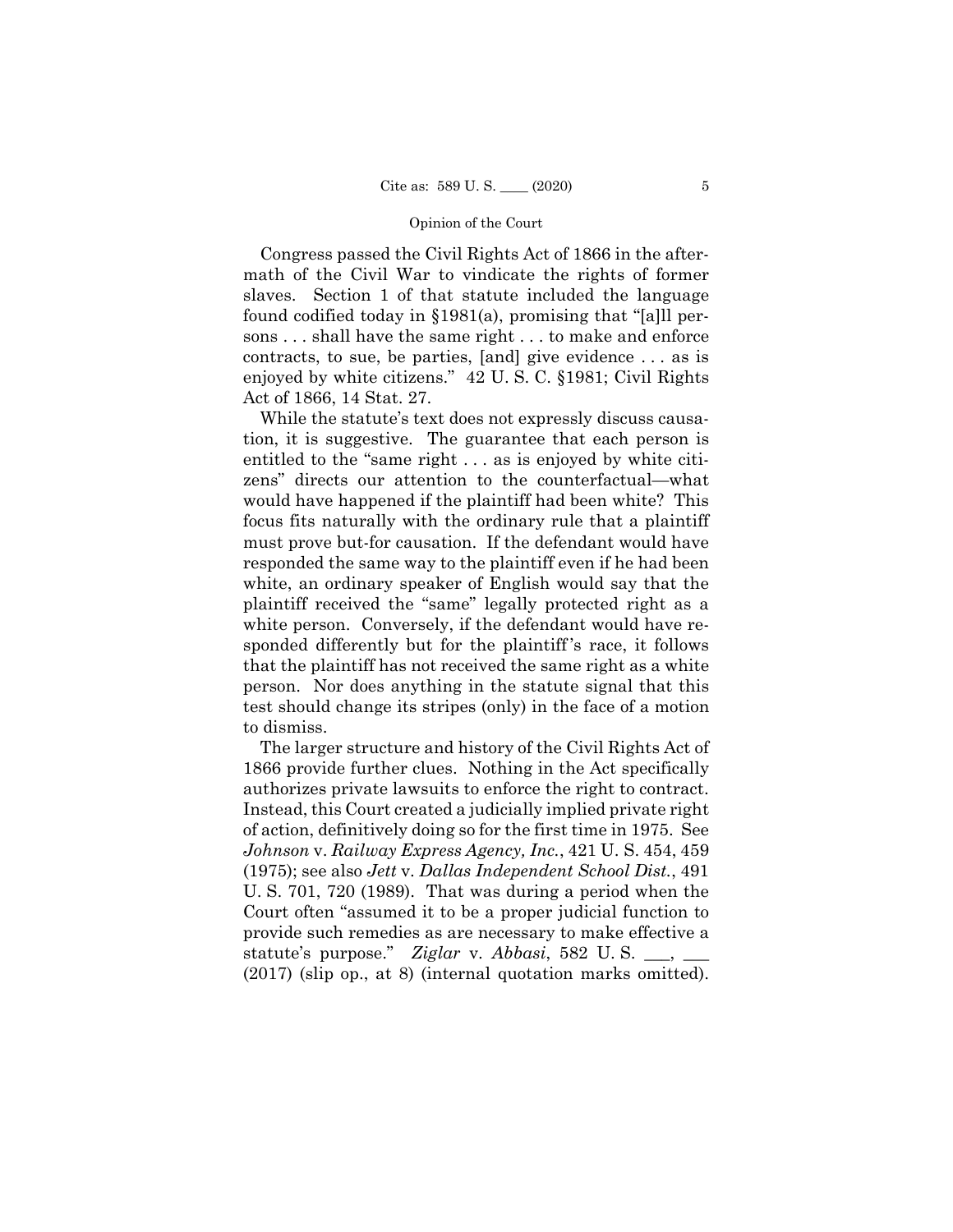### 6 COMCAST CORP. *v.* NATIONAL ASSN. OF AFRICAN AMERICAN-OWNED MEDIA Opinion of the Court

With the passage of time, of course, we have come to appreciate that, "[l]ike substantive federal law itself, private rights of action to enforce federal law must be created by Congress" and "[r]aising up causes of action where a statute has not created them may be a proper function for commonlaw courts, but not for federal tribunals." *Alexander* v. *Sandoval*, 532 U. S. 275, 286–287 (2001) (internal quotation marks omitted). Yet, even in the era when this Court routinely implied causes of action, it usually insisted on legal elements at least as demanding as those Congress specified for analogous causes of action actually found in the statutory text. See, *e.g., Blue Chip Stamps* v. *Manor Drug Stores*, 421 U. S. 723, 736 (1975).

That rule supplies useful guidance here. Though Congress did not adopt a private enforcement mechanism for violations of §1981, it did establish criminal sanctions in a neighboring section. That provision permitted the prosecution of anyone who "depriv[es]" a person of "any right" protected by the substantive provisions of the Civil Rights Act of 1866 "on account of " that person's prior "condition of slavery" or "by reason of" that person's "color or race." §2, 14 Stat. 27. To prove a violation, then, the government had to show that the defendant's challenged actions were taken "'on account of "" or ""by reason of "" race—terms we have often held indicate a but-for causation requirement. *Gross*, 557 U. S., at 176–177. Nor did anything in the statute hint that a different and more forgiving rule might apply at one particular stage in the litigation. In light of the causation standard Congress specified for the cause of action it expressly endorsed, it would be more than a little incongruous for us to employ the laxer rules ESN proposes for this Court's judicially implied cause of action.

Other provisions of the 1866 statute offer further guidance. Not only do we generally presume that Congress legislates against the backdrop of the common law. *Nassar*, 570 U. S., at 347. The Civil Rights Act of 1866 made this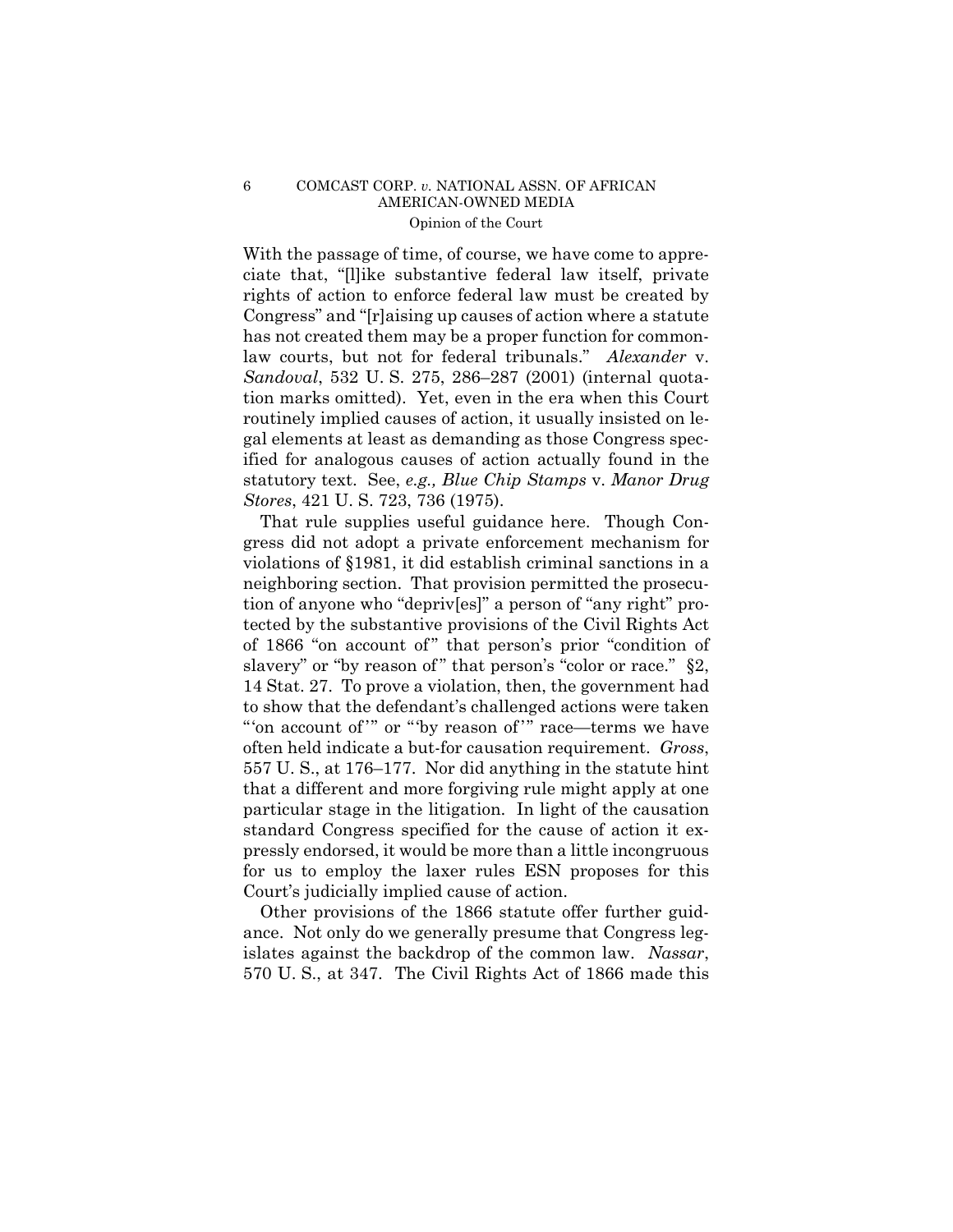background presumption explicit, providing that "in all cases where [the laws of the United States] are not adapted to the object [of carrying the statute into effect] the common law . . . shall . . . govern said courts in the trial and disposition of such cause." §3, 14 Stat. 27. And, while there were exceptions, the common law in 1866 often treated a showing of but-for causation as a prerequisite to a tort suit. See, *e.g.*, *Hayes* v. *Michigan Central R. Co*., 111 U. S. 228, 241 (1884); Smith, Legal Cause in Actions of Tort, 25 Harv. L. Rev. 103, 108–109 (1911); White, The Emergence and Doctrinal Development of Tort Law, 1870–1930, 11 U. St. Thomas L. J. 463, 464–465 (2014); 1 F. Hilliard, Law of Torts 78–79 (1866); 1 T. Sedgwick, Measure of Damages 199 (9th ed. 1912). Nor did this prerequisite normally wait long to make its appearance; if anything, pleadings standards back then were generally even stricter than they are in federal practice today. See generally, *e.g.,* Lugar, Common Law Pleading Modified versus the Federal Rules, 52 W. Va. L. Rev. 137 (1950).

This Court's precedents confirm all that the statute's language and history indicate. When it first inferred a private cause of action under §1981, this Court described it as "afford[ing] a federal remedy against discrimination . . . *on the basis of* race," language (again) strongly suggestive of a butfor causation standard. *Johnson*, 421 U. S., at 459–460 (emphasis added). Later, in *General Building Contractors Assn., Inc.* v. *Pennsylvania*, 458 U. S. 375 (1982), the Court explained that §1981 was "designed to eradicate blatant deprivations of civil rights," such as where "a private offeror refuse[d] to extend to [an African-American], . . . because he is [an African-American], the same opportunity to enter into contracts as he extends to white offerees." *Id.*, at 388 (emphasis deleted; internal quotation marks omitted). Once more, the Court spoke of §1981 using language—because of—often associated with but-for causation. *Nassar*, 570 U. S., at 350. Nor did anything in these decisions even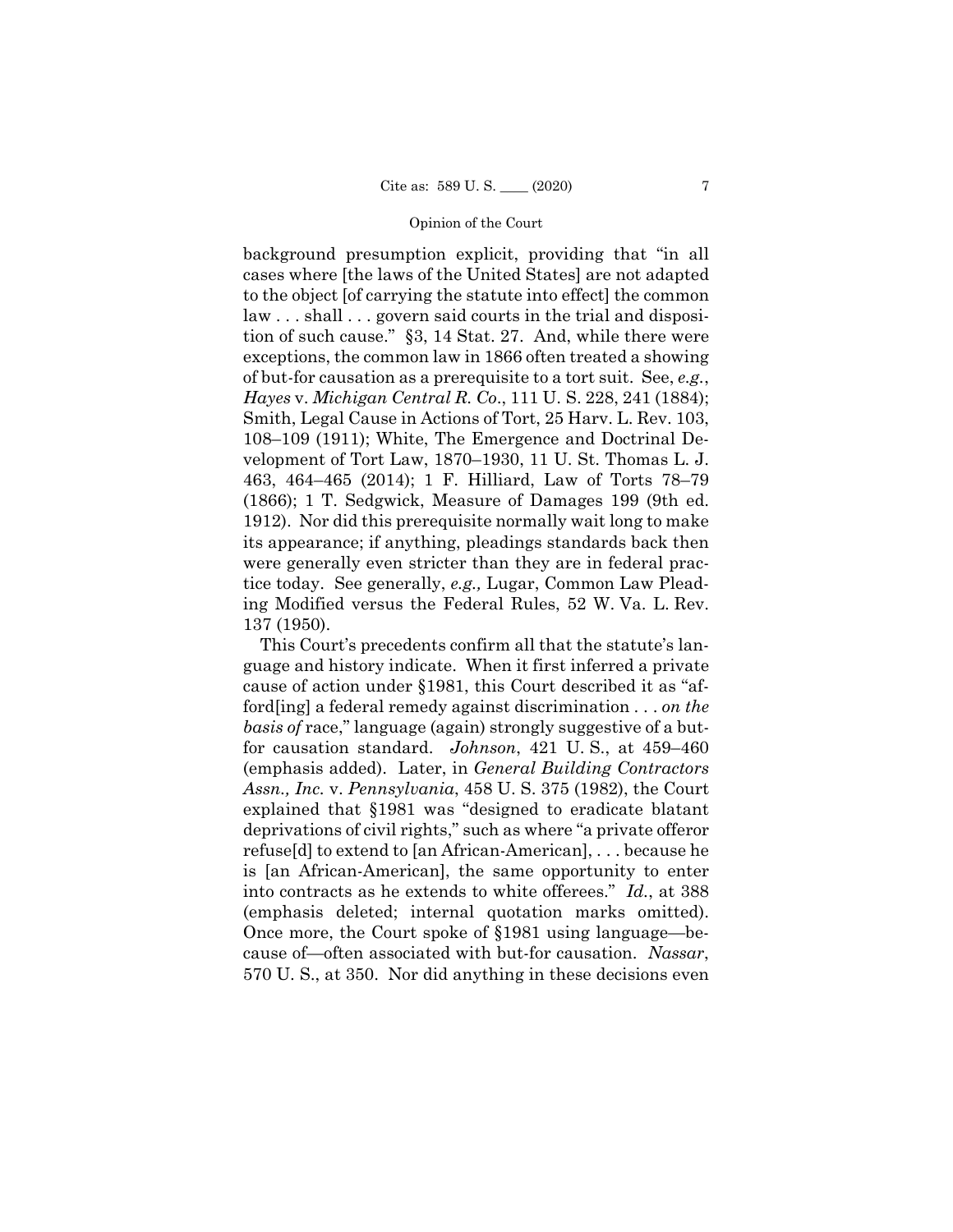### 8 COMCAST CORP. *v.* NATIONAL ASSN. OF AFRICAN AMERICAN-OWNED MEDIA Opinion of the Court

gesture toward the possibility that this rule of causation sometimes might be overlooked or modified in the early stages of a case.

This Court's treatment of a neighboring provision, §1982, supplies a final telling piece of evidence. Because §1982 was also first enacted as part of the Civil Rights Act of 1866 and uses nearly identical language as §1981, the Court's "precedents have . . . construed §§1981 and 1982 similarly." *CBOCS West, Inc.* v. *Humphries*, 553 U. S. 442, 447 (2008). Section 1982 guarantees all citizens "the same right . . . as is enjoyed by white citizens . . . to inherit, purchase, lease, sell, hold, and convey real and personal property." And this Court has repeatedly held that a claim arises under §1982 when a citizen is not allowed "to acquire property . . . *because of* color." *Buchanan* v. *Warley*, 245 U. S. 60, 78–79 (1917) (emphasis added); see also *Jones* v. *Alfred H. Mayer Co*., 392 U. S. 409, 419 (1968); *Runyon* v. *McCrary*, 427 U. S. 160, 170–171 (1976). If a §1982 plaintiff must show the defendant's challenged conduct was "because of" race, it is unclear how we might demand less from a §1981 plaintiff. Certainly ESN offers no compelling reason to read two such similar statutes so differently.

B

What does ESN offer in reply? The company asks us to draw on, and then innovate with, the "motivating factor" causation test found in Title VII of the Civil Rights Act of 1964. But a critical examination of Title VII's history reveals more than a few reasons to be wary of any invitation to import its motivating factor test into §1981.

This Court first adopted Title VII's motivating factor test in *Price Waterhouse* v. *Hopkins*, 490 U. S. 228 (1989). There, a plurality and two Justices concurring in the judgment held that a Title VII plaintiff doesn't have to prove but-for causation; instead, it's enough to show that discrimination was a motivating factor in the defendant's decision.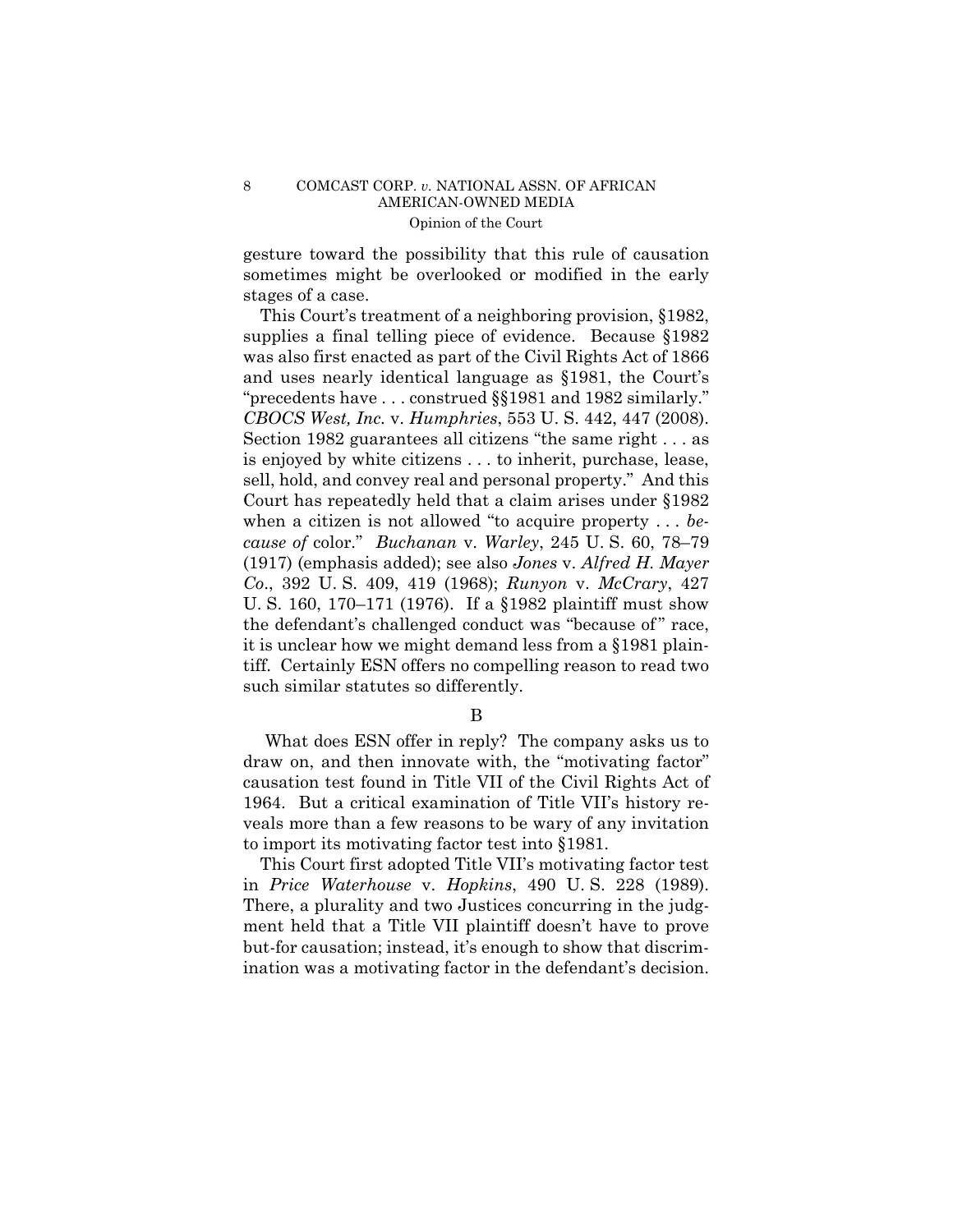*Id.*, at 249–250 (plurality opinion); see also *id.,* at 258–259 (White, J., concurring in judgment); *id.,* at 268–269 (O'Connor, J., concurring in judgment). Once a plaintiff meets this lesser standard, the plurality continued, the defendant may defeat liability by establishing that it would have made the same decision even if it had not taken the plaintiff 's race (or other protected trait) into account. In essence, *Price Waterhouse* took the burden of proving but-for causation from the plaintiff and handed it to the defendant as an affirmative defense. *Id.,* at 246.

But this arrangement didn't last long. Congress soon displaced *Price Waterhouse* in favor of its own version of the motivating factor test. In the Civil Rights Act of 1991, Congress provided that a Title VII plaintiff who shows that discrimination was even a motivating factor in the defendant's challenged employment decision is entitled to declaratory and injunctive relief. §107, 105 Stat. 1075. A defendant may still invoke lack of but-for causation as an affirmative defense, but only to stave off damages and reinstatement, not liability in general. 42 U. S. C. §§2000e–2(m), 2000e– 5(g)(2)(B); see also *Desert Palace, Inc.* v. *Costa*, 539 U. S. 90, 94–95 (2003).

While this is all well and good for understanding Title VII, it's hard to see what any of it might tell us about §1981. Title VII was enacted in 1964; this Court recognized its motivating factor test in 1989; and Congress replaced that rule with its own version two years later. Meanwhile, §1981 dates back to 1866 and has never said a word about motivating factors. So we have two statutes with two distinct histories, and not a shred of evidence that Congress meant them to incorporate the same causation standard. Worse yet, ESN's fallback position—that we should borrow the motivating factor concept only at the pleadings stage—is foreign even to Title VII practice. To accept ESN's invitation to consult, tinker with, and then engraft a test from a modern statute onto an old one would thus require more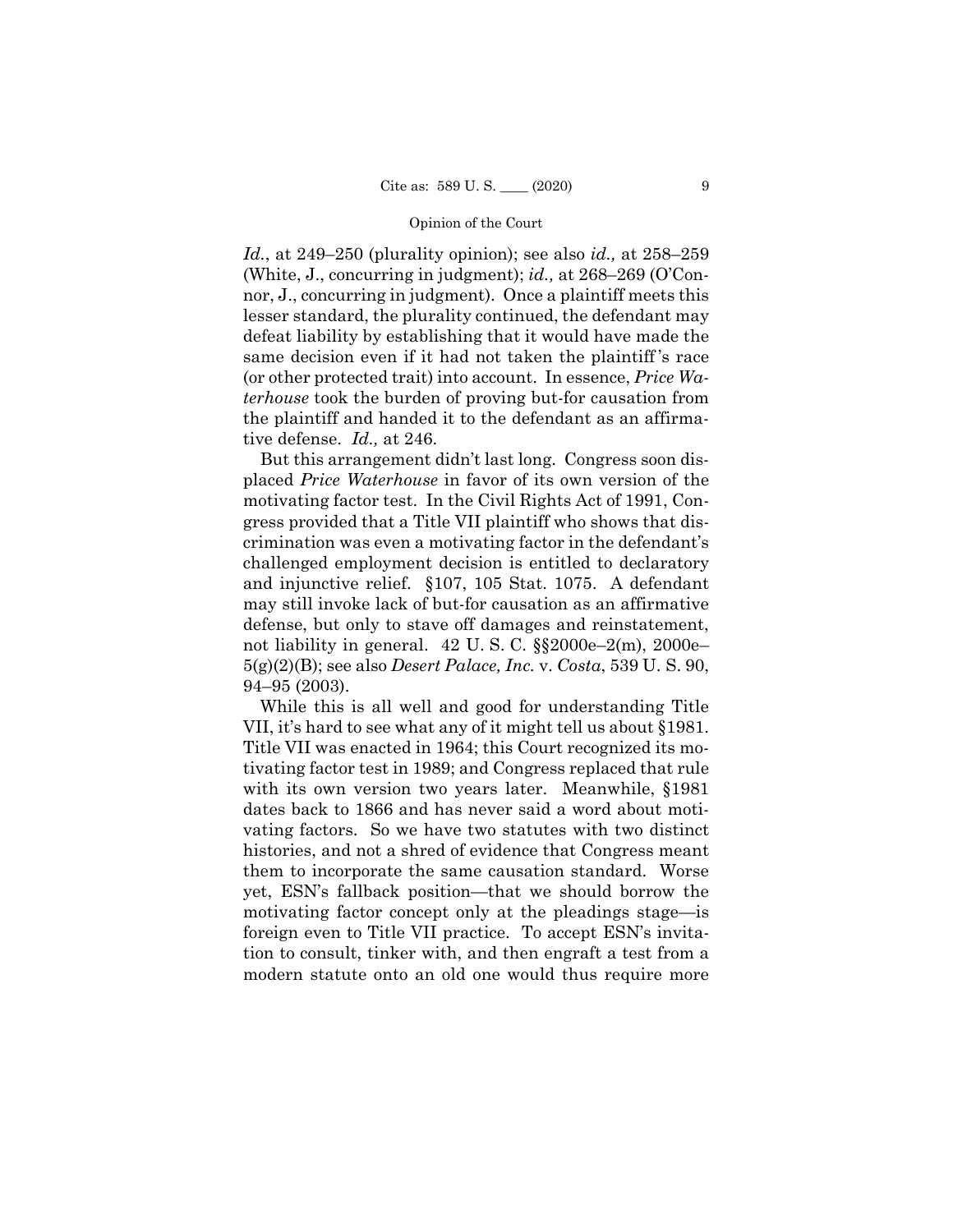than a little judicial adventurism, and look a good deal more like amending a law than interpreting one.

What's more, it's not as if Congress forgot about §1981 when it adopted the Civil Rights Act of 1991. At the same time that it added the motivating factor test to Title VII, Congress *also* amended §1981. See Civil Rights Act of 1991, §101, 105 Stat. 1072 (adding new subsections (b) and (c) to §1981). But nowhere in its amendments to §1981 did Congress so much as whisper about motivating factors. And where, as here, Congress has simultaneously chosen to amend one statute in one way and a second statute in another way, we normally assume the differences in language imply differences in meaning. *Gross*, 557 U. S., at 174–175; see also *Russello* v. *United States*, 464 U. S. 16, 23 (1983).

 "making." By using this particular word, ESN says, Con-Still, ESN tries to salvage something from the 1991 law. It reminds us that one of the amendments to §1981 defined the term "make and enforce contracts" to include "making, performance, modification, and termination of contracts, and the enjoyment of all benefits, privileges, terms, and conditions of the contractual relationship." 42 U. S. C. §1981(b). In all this, ESN asks us to home in on one word, gress clarified that §1981(a) guarantees not only the right to equivalent contractual *outcomes* (a contract with the same final terms), but also the right to an equivalent contracting *process* (no extra hurdles on the road to securing that contract). And, ESN continues, if the statute addresses the whole contracting process, not just its outcome, a motivating factor causation test fits more logically than the traditional but-for test.

Comcast and the government disagree. As they see it, the Civil Rights Act of 1866 unambiguously protected only outcomes—the right to contract, sue, be a party, and give evidence. When Congress sought to define some of these terms in 1991, it merely repeated one word from the original 1866 Act (make) in a different form (making). No reasonable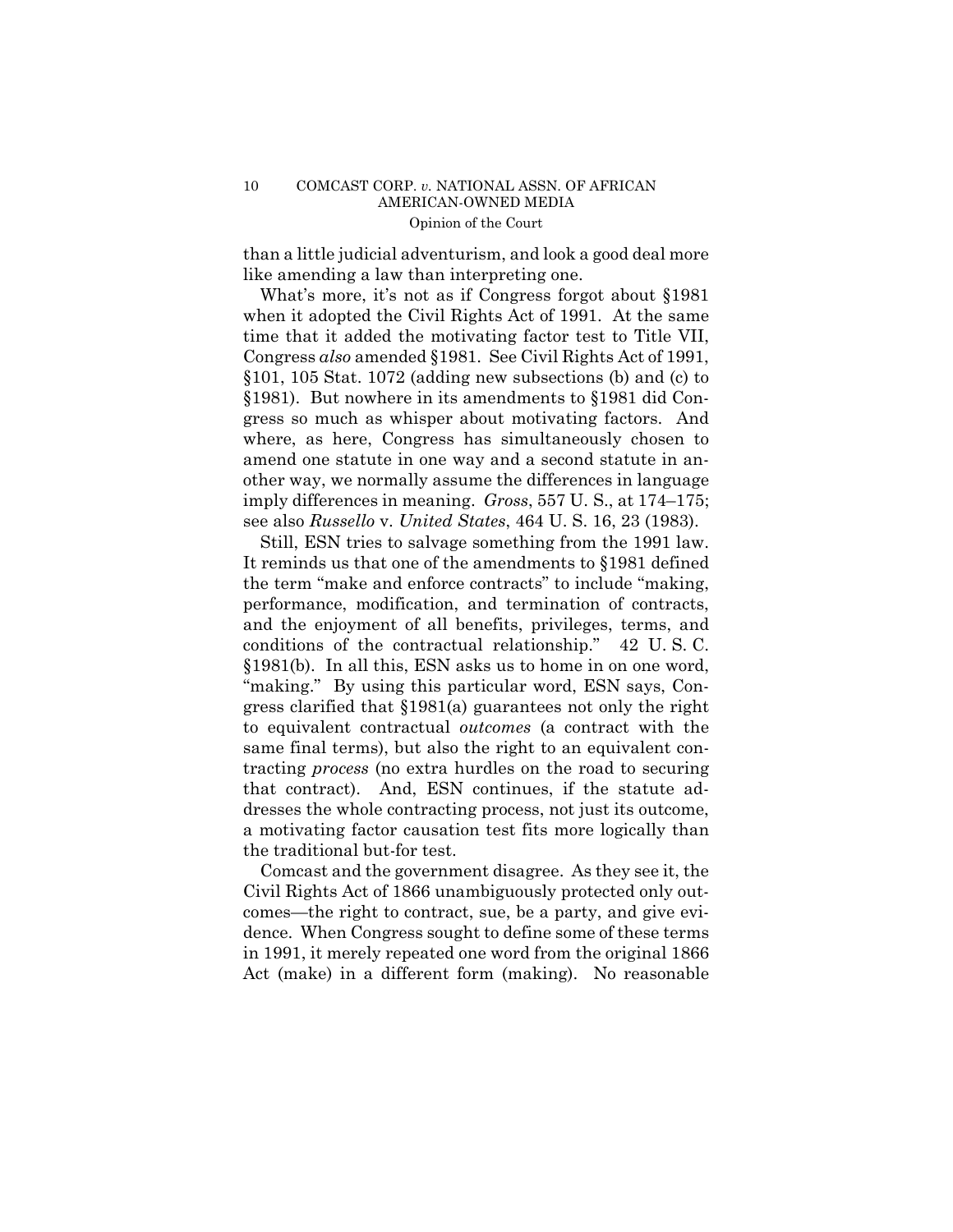reader, Comcast and the government contend, would think that the addition of the present participle form of a verb already in the statute carries such a radically different meaning and so extends §1981 liability in the new directions ESN suggests. And, we are told, the statute's original and continuing focus on contractual *outcomes* (not processes) is more consistent with the traditional but-for test of causation.

This debate, we think, misses the point. Of course, Congress could write an employment discrimination statute to protect only outcomes or to provide broader protection. But, for our purposes today, none of this matters. The difficulty with ESN's argument lies in its mistaken premise that a process-oriented right necessarily pairs with a motivating factor causal standard. The inverse argument—that an outcome-oriented right implies a but-for causation standard—is just as flawed. *Either* causal standard could conceivably apply regardless of the legal right §1981 protects. We need not and do not take any position on whether §1981 as amended protects only outcomes or protects processes too, a question not passed on below or raised in the petition for certiorari. Our point is simply that a §1981 plaintiff first must show that he was deprived of the protected right and then establish causation—and that these two steps are analytically distinct.\*

Unable to latch onto either *Price Waterhouse* or the Civil Rights Act of 1991, ESN is left to cast about for some other

——————

<sup>\*</sup>The concurrence proceeds to offer a view on the nature of the right, while correctly noting that the Court reserves the question for another day. We reserve the question because "we are a court of review, not of first view," *Cutter* v. *Wilkinson*, 544 U. S. 709, 718, n. 7 (2005), and do not normally strain to address issues that are less than fully briefed and that the district and appellate courts have had no opportunity to consider. Such restraint is particularly appropriate here, where addressing the issue is entirely unnecessary to our resolution of the case.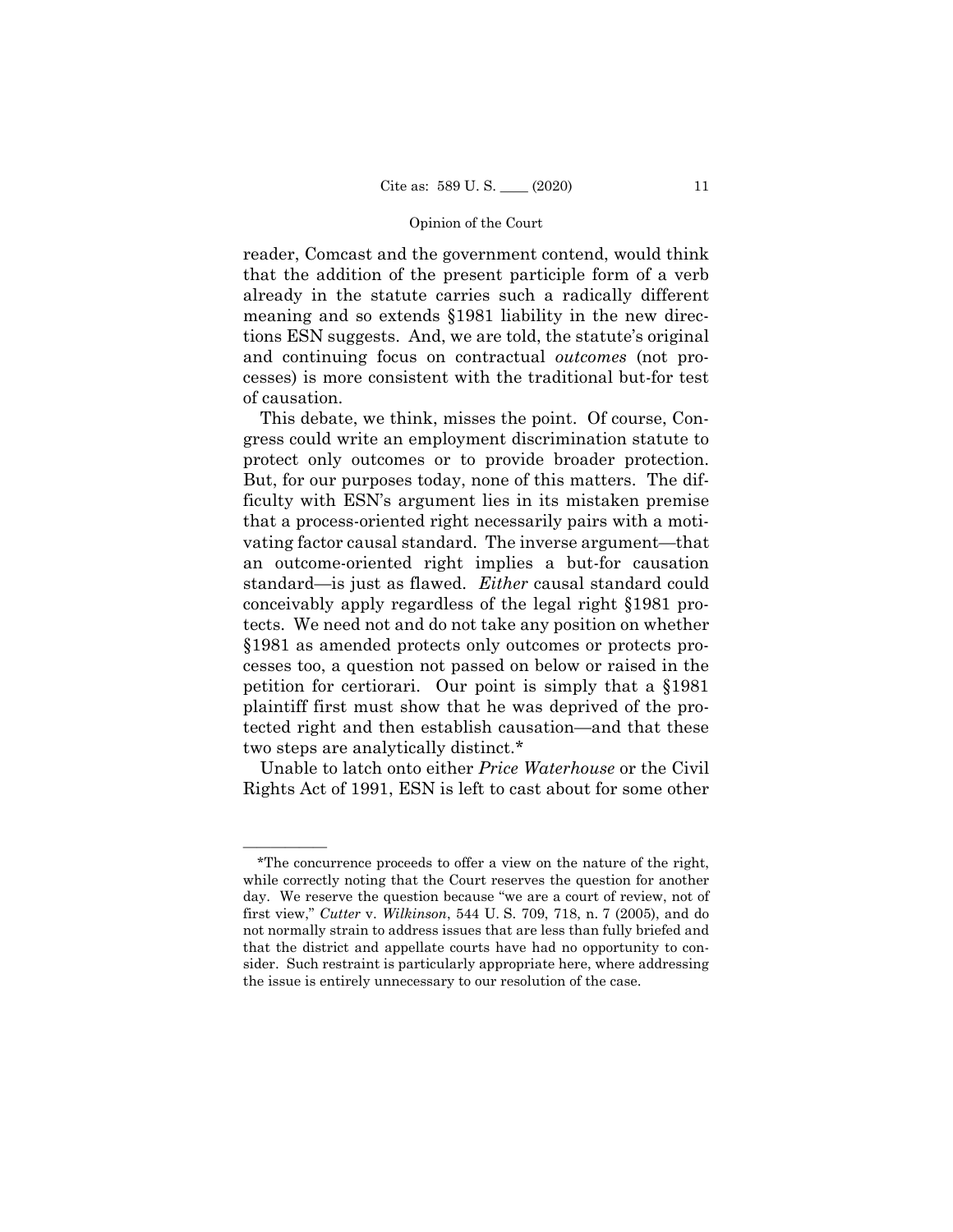### 12 COMCAST CORP. *v.* NATIONAL ASSN. OF AFRICAN AMERICAN-OWNED MEDIA Opinion of the Court

hook to support its arguments about §1981's operation. In a final effort, it asks us to consider the burden-shifting framework of *McDonnell Douglas Corp.* v. *Green*, 411 U. S. 792, 802, 804 (1973). Like the motivating factor test, *McDonnell Douglas* is a product of Title VII practice. Under its terms, once a plaintiff establishes a prima facie case of race discrimination through indirect proof, the defendant bears the burden of producing a race-neutral explanation for its action, after which the plaintiff may challenge that explanation as pretextual. *Texas Dept. of Community Affairs* v. *Burdine*, 450 U. S. 248, 257–258 (1981). This burden shifting, ESN contends, is comparable to the regime it proposes for §1981.

It is nothing of the kind. Whether or not *McDonnell Douglas* has some useful role to play in §1981 cases, it does not mention the motivating factor test, let alone endorse its use only at the pleadings stage. Nor can this come as a surprise: This Court didn't introduce the motivating factor test into Title VII practice until years *after McDonnell Douglas*. For its part, *McDonnell Douglas* sought only to supply a tool for assessing claims, typically at summary judgment, when the plaintiff relies on indirect proof of discrimination. See 411 U. S., at 802–805; see also *Furnco Constr. Corp.* v. *Waters*, 438 U. S. 567, 577 (1978); Malamud, The Last Minuet: Disparate Treatment After *Hicks*, 93 Mich. L. Rev. 2229, 2259 (1995). Because *McDonnell Douglas* arose in a context where but-for causation was the undisputed test, it did not address causation standards. So nothing in the opinion involves ESN's preferred standard. Under *McDonnell Douglas*'s terms, too, only the burden of production ever shifts to the defendant, never the burden of persuasion. See *Burdine*, 450 U. S., at 254–255; *Postal Service Bd. of Governors*  v. *Aikens*, 460 U. S. 711, 715–716 (1983). So *McDonnell Douglas* can provide no basis for allowing a complaint to survive a motion to dismiss when it fails to allege essential elements of a plaintiff's claim.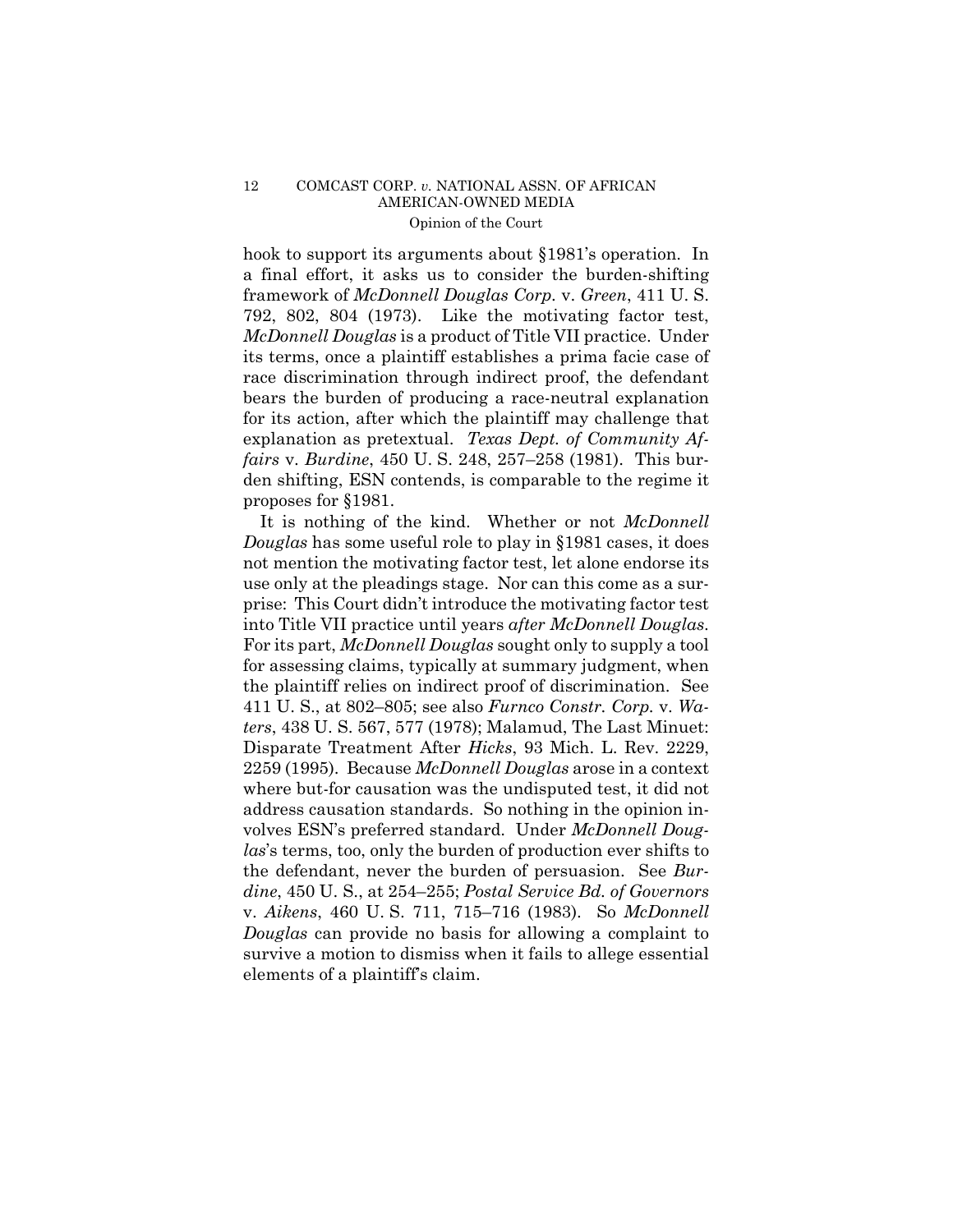### III

 for causation standard. *Iqbal*, 556 U. S., at 678–679. The All the traditional tools of statutory interpretation persuade us that §1981 follows the usual rules, not any exception. To prevail, a plaintiff must initially plead and ultimately prove that, but for race, it would not have suffered the loss of a legally protected right. We do not, however, pass on whether ESN's operative amended complaint "contain[s] sufficient factual matter, accepted as true, to 'state a claim to relief that is plausible on its face" under the but-Ninth Circuit has yet to consider that question because it assessed ESN's pleadings under a different and mistaken test. To allow that court the chance to determine the sufficiency of ESN's pleadings under the correct legal rule in the first instance, we vacate the judgment of the court of appeals and remand the case for further proceedings consistent with this opinion.

*It is so ordered.*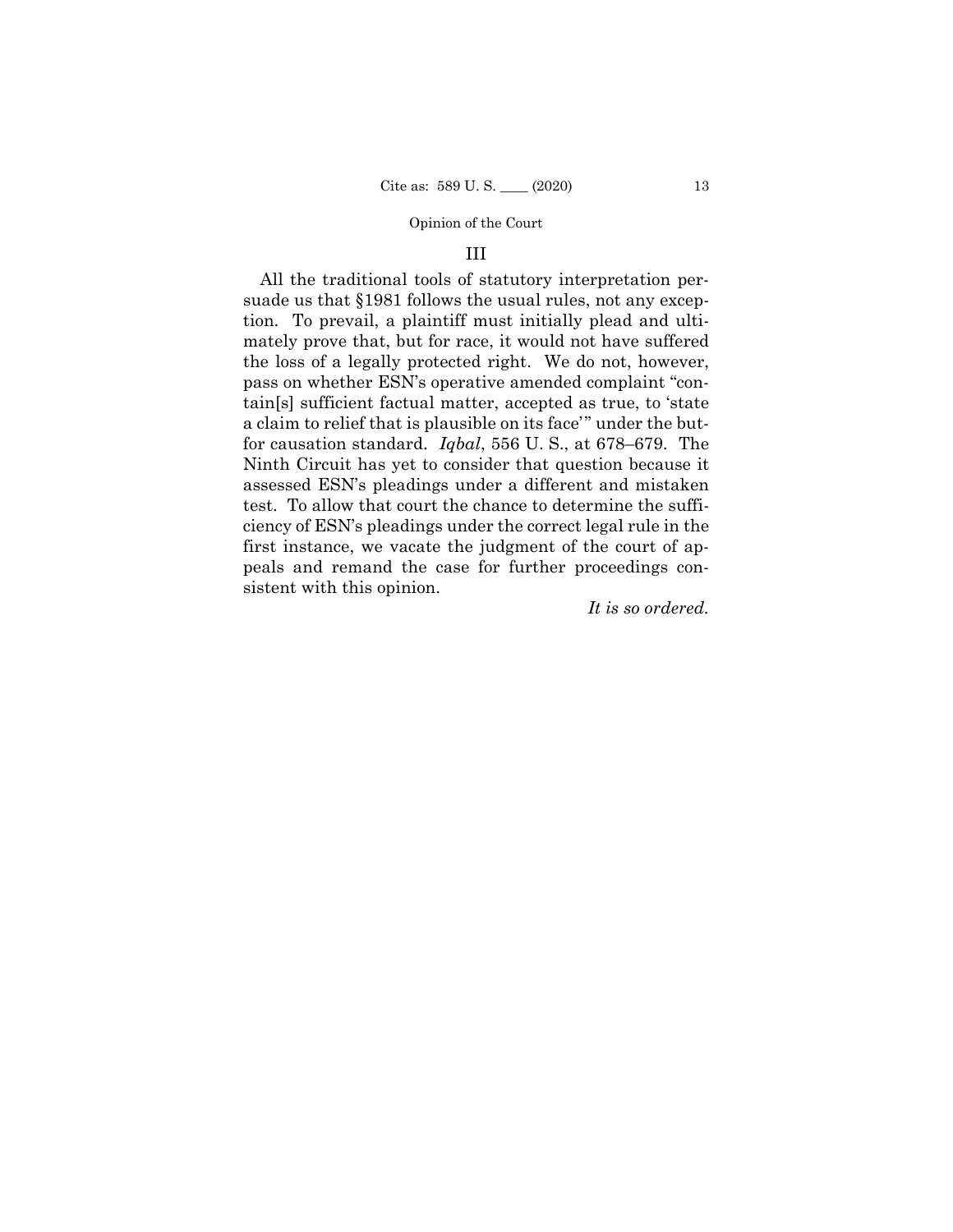Opinion of GINSBURG, J.

### $\frac{1}{2}$  ,  $\frac{1}{2}$  ,  $\frac{1}{2}$  ,  $\frac{1}{2}$  ,  $\frac{1}{2}$  ,  $\frac{1}{2}$  ,  $\frac{1}{2}$ **SUPREME COURT OF THE UNITED STATES**

#### $\frac{1}{2}$  ,  $\frac{1}{2}$  ,  $\frac{1}{2}$  ,  $\frac{1}{2}$  ,  $\frac{1}{2}$  ,  $\frac{1}{2}$ No. 18–1171

# COMCAST CORPORATION, PETITIONER *v.*  NATIONAL ASSOCIATION OF AFRICAN AMERICAN-OWNED MEDIA, ET AL.

### ON WRIT OF CERTIORARI TO THE UNITED STATES COURT OF APPEALS FOR THE NINTH CIRCUIT

#### [March 23, 2020]

 JUSTICE GINSBURG, concurring in part and concurring in the judgment.

I join the Court's opinion requiring a plaintiff who sues under 42 U. S. C. §1981 to plead and prove race was a butfor cause of her injury.\* In support of that holding, Comcast advances a narrow view of §1981's scope. Section 1981's guarantee of "the same right . . . to make . . . contracts," Comcast urges, covers only the final decision whether to enter a contract, not earlier stages of the contract-formation process.

The Court devotes a page and a half to this important issue but declines to resolve it, as it does not bear on the choice of causation standards before us. *Ante*, at 10–11. I write separately to resist Comcast's attempt to cabin a

——————

 \*I have previously explained that a strict but-for causation standard is ill suited to discrimination cases and inconsistent with tort principles. *University of Tex. Southwestern Medical Center* v. *Nassar*, 570 U. S. 338, 383–385 (2013) (dissenting opinion). I recognize, however, that our precedent now establishes this form of causation as a "default rul[e]" in the present context. *Id.*, at 347 (majority opinion). See *ante*, at 3. Respondent Entertainment Studios accepts that §1981 does not displace that rule, arguing only that a plaintiff's burden is lower at the pleading stage than it would be at summary judgment or at trial. See Tr. of Oral Arg. 36–37.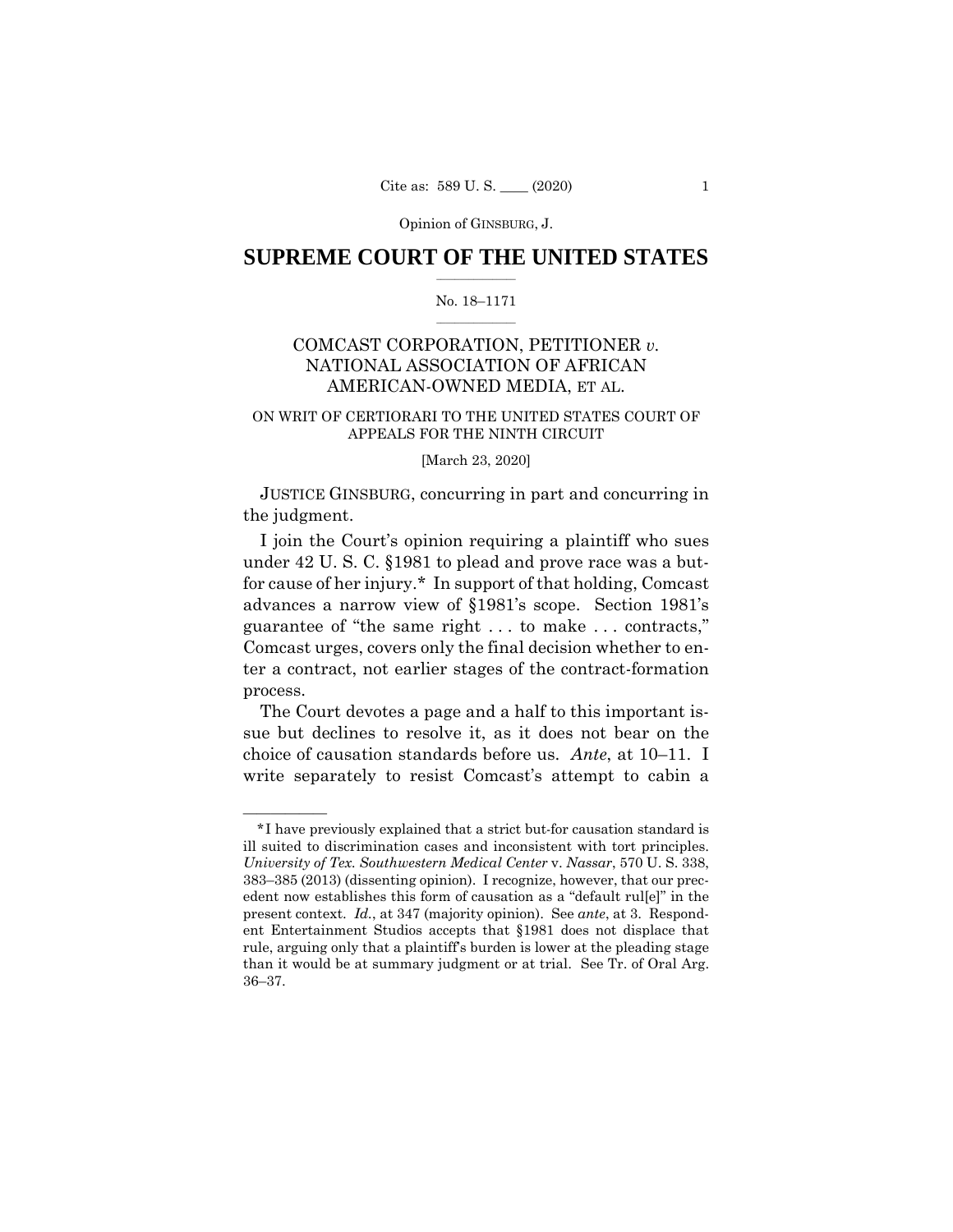### 2 COMCAST CORP. *v.* NATIONAL ASSN. OF AFRICAN AMERICAN-OWNED MEDIA Opinion of GINSBURG, J.

"sweeping" law designed to "break down *all* discrimination between black men and white men" regarding "basic civil rights." *Jones* v. *Alfred H. Mayer Co.*, 392 U. S. 409, 432– 433 (1968) (internal quotation marks omitted; emphasis in original).

Under Comcast's view, §1981 countenances racial discrimination so long as it occurs in advance of the final contract-formation decision. Thus, a lender would not violate §1981 by requiring prospective borrowers to provide one reference letter if they are white and five if they are black. Nor would an employer violate §1981 by reimbursing expenses for white interviewees but requiring black applicants to pay their own way. The employer could even "refus[e] to consider applications" from black applicants at all. Brief for United States as *Amicus Curiae* 21.

That view cannot be squared with the statute. An equal "right  $\dots$  to make  $\dots$  contracts," §1981(a), is an empty promise without equal opportunities to present or receive offers and negotiate over terms. A plaintiff hindered from enjoying those opportunities may be unable effectively to form a contract, and a defendant able to impair those opportunities can avoid contracting without refusing a contract outright. It is implausible that a law "intended to . . . secure . . . practical freedom," *Jones*, 392 U. S., at 431 (quoting Cong. Globe, 39th Cong., 1st Sess., 474 (1866)), would condone discriminatory barriers to contract formation.

Far from confining §1981's guarantee to discrete moments, the language of the statute covers the entirety of the contracting process. The statute defines "make and enforce contracts" to "includ[e] the making, performance, modification, and termination of contracts, and the enjoyment of all benefits, privileges, terms, and conditions of the contractual relationship." §1981(b). That encompassing definition ensures that §1981 "applies to all phases and incidents of the contractual relationship." *Rivers* v. *Roadway Express, Inc.*, 511 U. S. 298, 302 (1994). See also H. R. Rep. No. 102–40,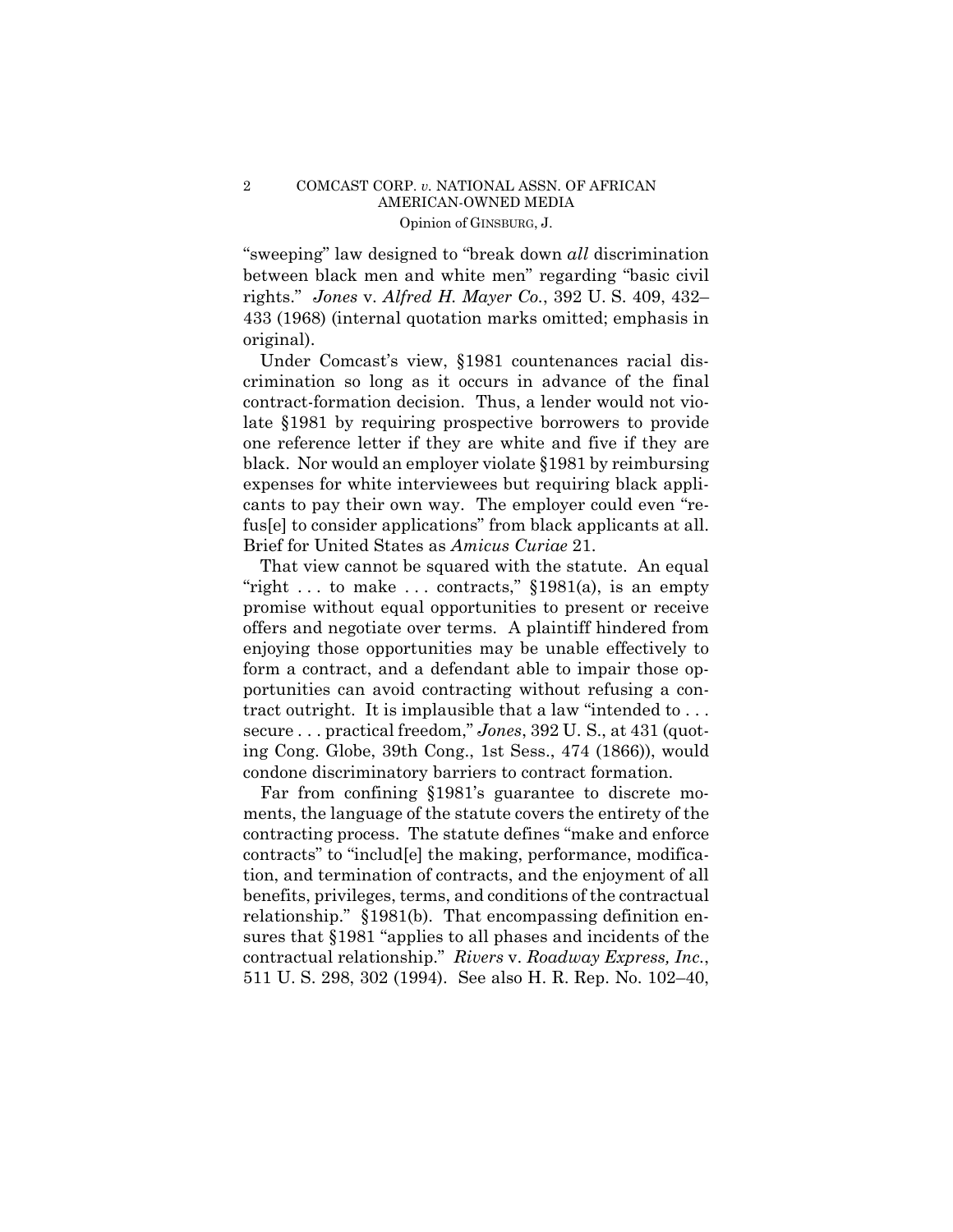#### Opinion of GINSBURG, J.

pt. 2, p. 37 (1991) ("The Committee intends this provision to bar all racial discrimination in contracts. This list is intended to be illustrative and not exhaustive."). In line with the rest of the definition, the word "making" is most sensibly read to capture the entire *process* by which the contract is formed. American Heritage Dictionary 1086 (3d ed. 1992) ("The process of coming into being"); 9 Oxford English Dictionary 250 (2d ed. 1989) ("the process of being made").

Comcast's freeze-frame approach to §1981 invites the Court to repeat an error it has committed before. In 1989, the Court "rea[d] §1981 not as a general proscription of racial discrimination in all aspects of contract relations, but as limited to" certain narrow "enumerated rights." *Patterson* v. *McLean Credit Union*, 491 U. S. 164, 181. According to *Patterson*, the right to "make" a contract "extend[ed] only to the formation of a contract," and the right to "enforce" it encompassed only "access to legal process." *Id.*, at 176–178. The Court thus declined to apply §1981 to "postformation conduct," concluding that an employee had no recourse to §1981 for racial harassment occurring after the employment contract's formation. *Id.*, at 178–179.

Congress promptly repudiated that interpretation. In 1991, "with the design to supersede *Patterson*," Congress enacted the expansive definition of "make and enforce contracts" now contained in §1981(b). *CBOCS West, Inc.* v. *Humphries*, 553 U. S. 442, 450 (2008). Postformation racial harassment violates §1981, the amendment clarifies, because the right to "make and enforce" a contract includes the manner in which the contract is carried out. So too the manner in which the contract is made.

The complaint before us contains allegations of racial harassment during contract formation. In their negotiations, Entertainment Studios alleges, Comcast required of Entertainment Studios a series of tasks that served no purpose and on which Entertainment Studios "waste[d] hundreds of thousands of dollars." App. to Pet. for Cert. 49a–